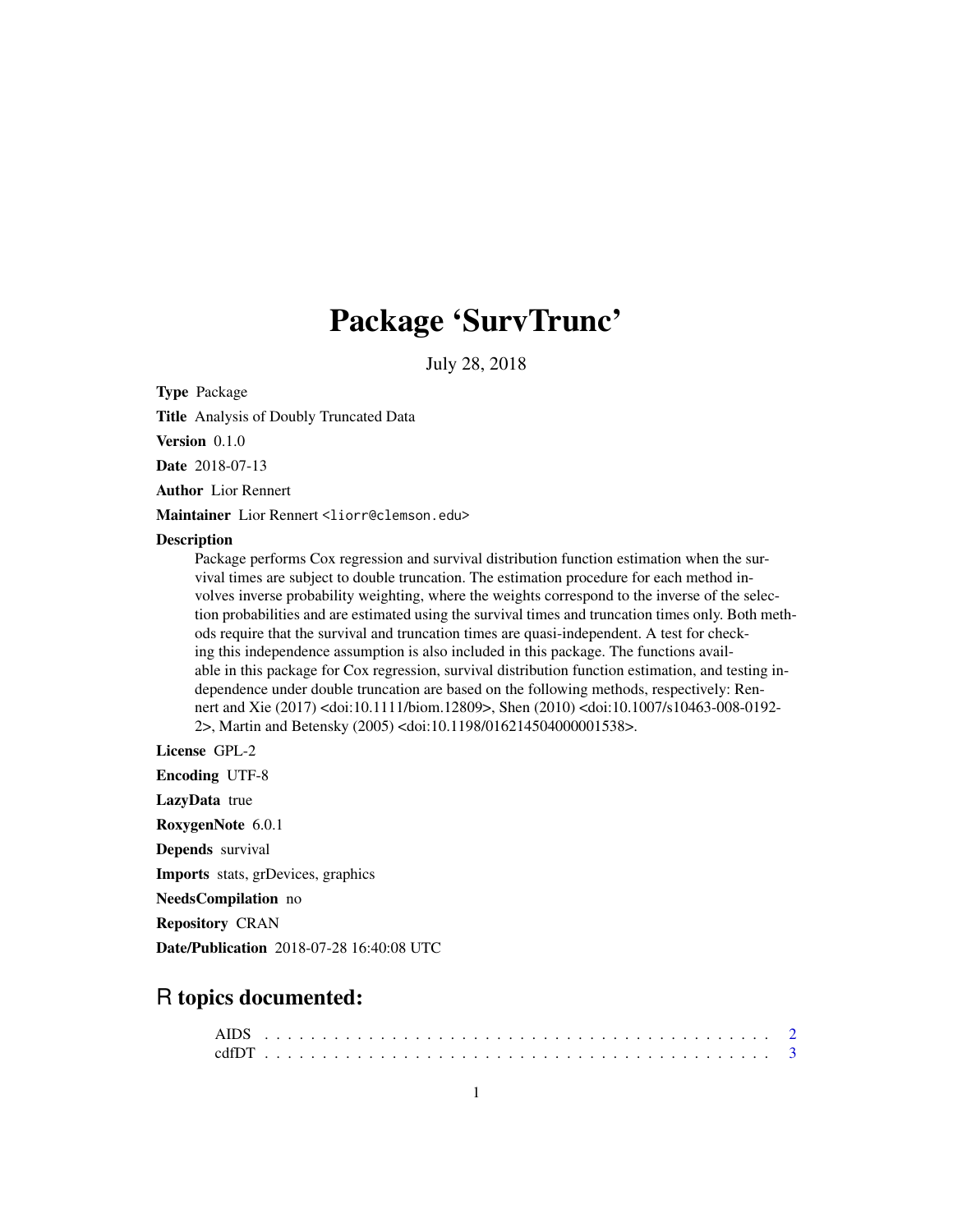<span id="page-1-0"></span>

| Index |  |  |  |  |  |  |  |  |  |  |  |  |  |  |  |  |  |  |
|-------|--|--|--|--|--|--|--|--|--|--|--|--|--|--|--|--|--|--|

AIDS *AIDS blood transfusion data*

#### Description

Data collected by CDC data registry. Adults infected with virus from contaminated blood transfusion in April 1978. Event time is the induction time from HIV infection to AIDS. Infection time is time from blood transfusion to HIV infection. Data left truncated because only subjects who develop AIDS after 1982 are unobserved (as HIV unknown before 1982). Data also right truncated because cases reported after July 1, 1986 are not included in the sample to avoid inconsistent data and bias from reporting delay.

#### Usage

data(AIDS)

#### Format

This data frame contains the following columns:

Induction.time Months between HIV infection and development of AIDS (event time of interest)

Adult Indicator of adult (1=adult,0=child)

Infection.time Months from blood transfusion date (Apr 1,1978) to HIV infection

L.time Left truncation time: 45 - infection time

R.time Right truncation time: Left truncation time + 54 months

status Indicator of event occurrence, which is set to 1 since all subjects experience the event

#### Source

Klein and Moeschberger (1997) Survival Analysis Techniques for Censored and truncated data, Springer.

Lagakos et al. Biometrika 68 (1981): 515-523.

#### Examples

data(AIDS)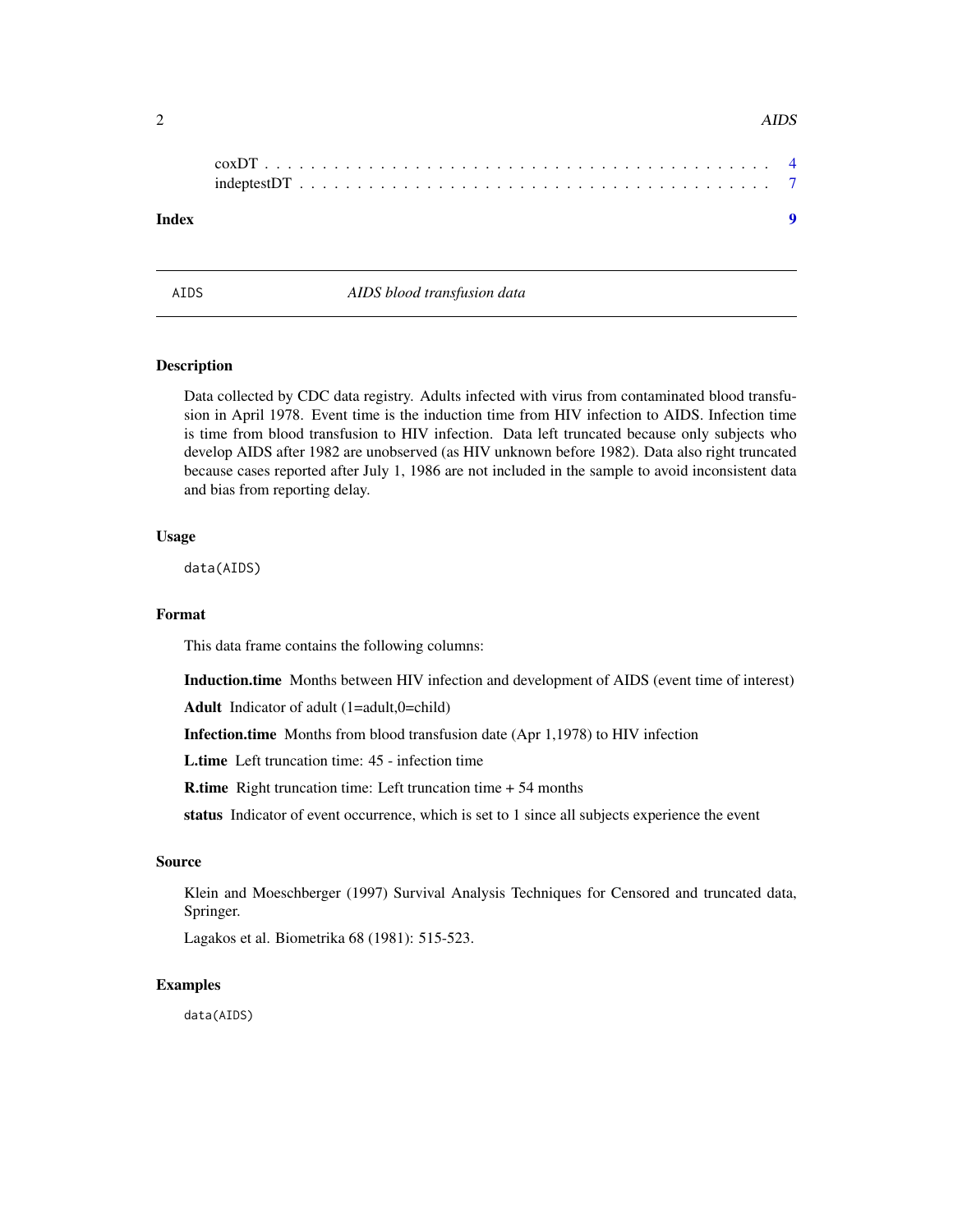#### <span id="page-2-0"></span>Description

This function computes the NPMLE of the event time distribution and truncation time distribution, when the event times are subject to double truncation.

#### Usage

```
cdfDT(y, 1, r, error = 1e-06, n.iter = 10000, boot = FALSE,B.boot = 200, joint = FALSE, plot.cdf = FALSE, plot.joint = FALSE,
  display = TRUE)
```
#### Arguments

| У          | vector of event times                                                                                                                                                                                                                                            |
|------------|------------------------------------------------------------------------------------------------------------------------------------------------------------------------------------------------------------------------------------------------------------------|
| 1          | vector of left truncation times                                                                                                                                                                                                                                  |
| r          | vector of right truncation times                                                                                                                                                                                                                                 |
| error      | prespecified error for convergence (default = $1e-6$ )                                                                                                                                                                                                           |
| n.iter     | maximum number of iterations                                                                                                                                                                                                                                     |
| boot       | Logical. Default=FALSE. If TRUE, the simple bootstrap method is applied to<br>estimate the standard error and pointwise confidence intervals of the event time<br>distribution                                                                                   |
| B.boot     | Numeric value for number of bootstrap resamples. Default is 200.                                                                                                                                                                                                 |
| joint      | Logical. Default=FALSE. If TRUE, computes joint and marginal distributions<br>of the truncation times                                                                                                                                                            |
| plot.cdf   | Logical. Default is FALSE. If TRUE, the estimated cumulative distribution and<br>survival functions of the event times are plotted. If boot=TRUE, confidence<br>intervals are also plotted.                                                                      |
| plot.joint | Logical. Default is FALSE. If TRUE, the estimated marginal distribution func-<br>tions of the truncation times, and the joint distribution of the truncation times,<br>are plotted. Note: Plot will only be displayed if both plot.joint=TRUE and<br>joint=TRUE. |
| display    | Logical. Default is TRUE. If FALSE, output will not be displayed upon execu-<br>tion of function.                                                                                                                                                                |

#### Details

Estimates the distribution function of the survival time in the presence of left and right truncation. Also estimates the joint cumulative distribution function and marginal cumulative distribution functions of the left and right truncation times. The computation is performed using the algorithm introduced in Shen (2010). This is an iterative algorithm that converges to the NPMLE after a number of iterations. Note that the survival, left, and right truncation times must be the same length. If either of these vectors have missing observations, the entire observation will be excluded.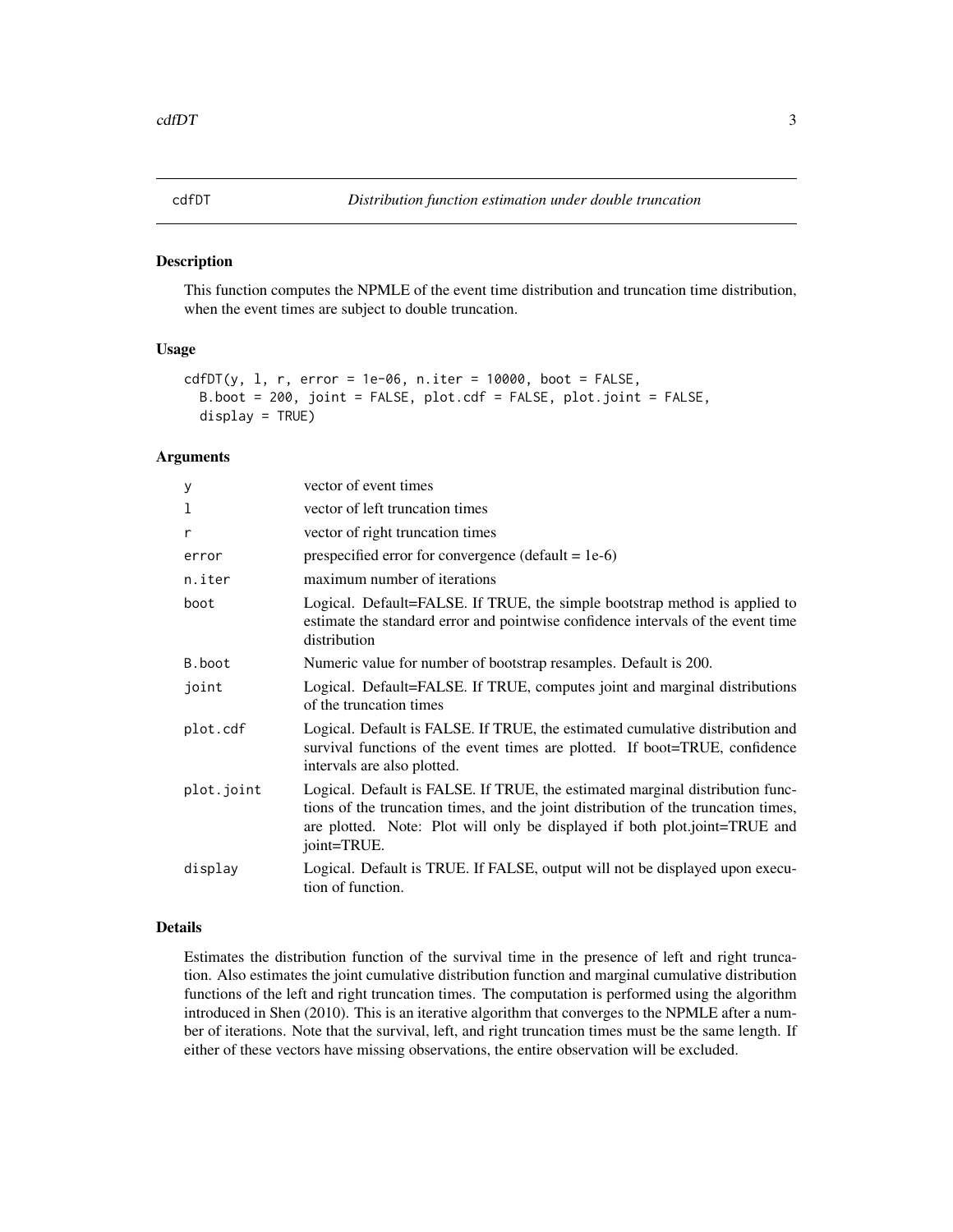#### <span id="page-3-0"></span>Value

| time             | Unique event times of the event time vector y                                             |
|------------------|-------------------------------------------------------------------------------------------|
| n.event          | Number of events that occurred at each time point                                         |
| F                | Estimated cumulative distribution function of Y at each distinct value of y               |
| Survival         | Estimated survival function of Y at each distinct value of $y$ (equal to 1-F)             |
| sigma.F          | Bootstrapped standard error of F at each distinct value of y (displayed if boot=TRUE)     |
| CI.lower.F       | Estimated lower limits of the Wald confidence intervals for F (displayed if boot=TRUE).   |
| CI. upper.F      | Estimated upper limits of the Wald confidence intervals for F (displayed if boot=TRUE).   |
| P.K              | Probability of the observed vector y falling within a random truncation interval<br>[L,R] |
| Joint.LR         | Estimated joint distribution function of $(l,r)$                                          |
| Marginal.L       | Estimated marginal cumulative distribution function of L at each observed 1               |
| Marginal.R       | Estimated marginal cumulative distribution function of R at each observed r               |
| n.iterations     | Number of iterations needed for convergence.                                              |
| max.iter_reached |                                                                                           |
|                  | $0$ indicates convergence $1$ indicates that number of iterations averaged a iter         |

0 indicates convergence, 1 indicates that number of iterations exceeded n.iter

#### References

Shen P-S (2010). Nonparametric analysis of doubly truncated data. Ann Inst Stat Math 62(5):835- 853

#### Examples

#AIDS data set: out=cdfDT(AIDS\$Induction.time,AIDS\$L.time,AIDS\$R.time,plot.cdf=TRUE) out

coxDT *Fit Cox Proportional Hazards Regression Model Under Double Truncation*

#### Description

Fits a Cox proportional hazards regression model when the survival time is subject to both left and right truncation. Assumes that no censoring is present in the data.

#### Usage

```
coxDT(formula, L, R, data, subset, time.var = FALSE, subject = NULL,
 B.SE.np = 200, CI.boot = FALSE, B.CI.boot = 2000, pvalue.boot = FALSE,
 B.pvalue.boot = 500, B.pvalue.se.boot = 100, trunc.weight = 100,
 print.weights = FALSE, error = 10^-6, n.iter = 1000)
```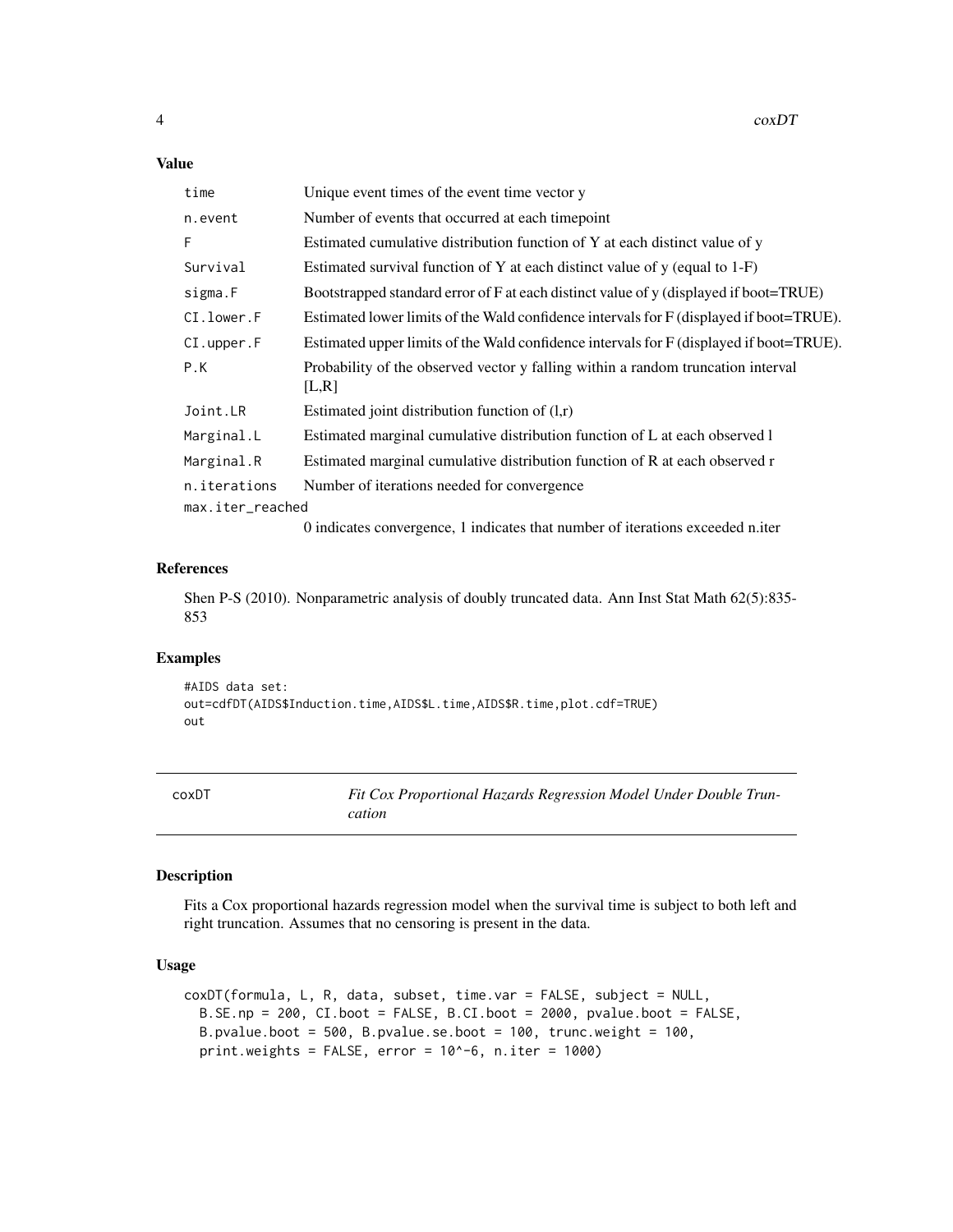#### $\sim 5$

#### Arguments

| formula          | a formula object, with the response on the left of $a \sim$ operator, and the terms<br>on the right. The response must be a survival object as returned by the Surv<br>function. NOTE: coxDT does not handle censoring. |
|------------------|-------------------------------------------------------------------------------------------------------------------------------------------------------------------------------------------------------------------------|
| L                | vector of left truncation times                                                                                                                                                                                         |
| R                | vector right truncation times                                                                                                                                                                                           |
| data             | mandatory data.frame matrix needed to interpret variables named in the formula                                                                                                                                          |
| subset           | an optional vector specifying a subset of observations to be used in the fitting<br>process. All observations are included by default.                                                                                  |
| time.var         | default = FALSE. If TRUE, specifies that time varying covariates are included<br>in the model.                                                                                                                          |
| subject          | a vector of subject identification numbers. Only needed if time.var=TRUE (see<br>example).                                                                                                                              |
| B.SE.np          | number of iterations for bootstrapped standard error (default = $200$ )                                                                                                                                                 |
| CI.boot          | requests bootstrap confidence intervals (default==FALSE)                                                                                                                                                                |
| B.CI.boot        | number of iterations for bootstrapped confidence intervals (default $= 2000$ )                                                                                                                                          |
| pvalue.boot      | requests bootstrap p-values (default==FALSE)                                                                                                                                                                            |
| B.pvalue.boot    | number of iterations for numerator (estimate) of bootstrapped test statistic (de-<br>fault = $500$ )                                                                                                                    |
| B.pvalue.se.boot |                                                                                                                                                                                                                         |
|                  | number of iterations for denominator (standard error) of bootstrapped test statis-<br>tic (default = $100$ )                                                                                                            |
| trunc.weight     | Truncates weights at a prespecified level (default=100). Trade off is a slight<br>increase in bias for reduction in variance.                                                                                           |
| print.weights    | requests the output of nonparametric selection probabilities (default==FALSE)                                                                                                                                           |
| error            | convergence criterion for nonparametric selection probabilities (default = $10e-6$ )                                                                                                                                    |
| n.iter           | maximum number of iterations for computation of nonparamteric selection prob-<br>abilities (default = $1000$ )                                                                                                          |

#### Details

Fits a Cox proportional hazards model in the presence of left and right truncation by weighting each subject in the score equation of the Cox model by the probability that they are observed in the sample. These selection probabilities are computed nonparametrically. The estimation procedure here is performed using coxph survival and inserting these estimated selection probabilities in the 'weights' option. This method assumes that the survival and truncation times are independent. Furthermore, this method does not accommodate censoring. Note: If only left truncation is present, set R=infinity. If only right truncation is present, set  $L = -\infty$ -infinity.

#### Value

results.beta Displays the estimate, standard error, lower and upper 95% Wald confidence limits, Wald test statistic and corresponding p-value for each regression coefficient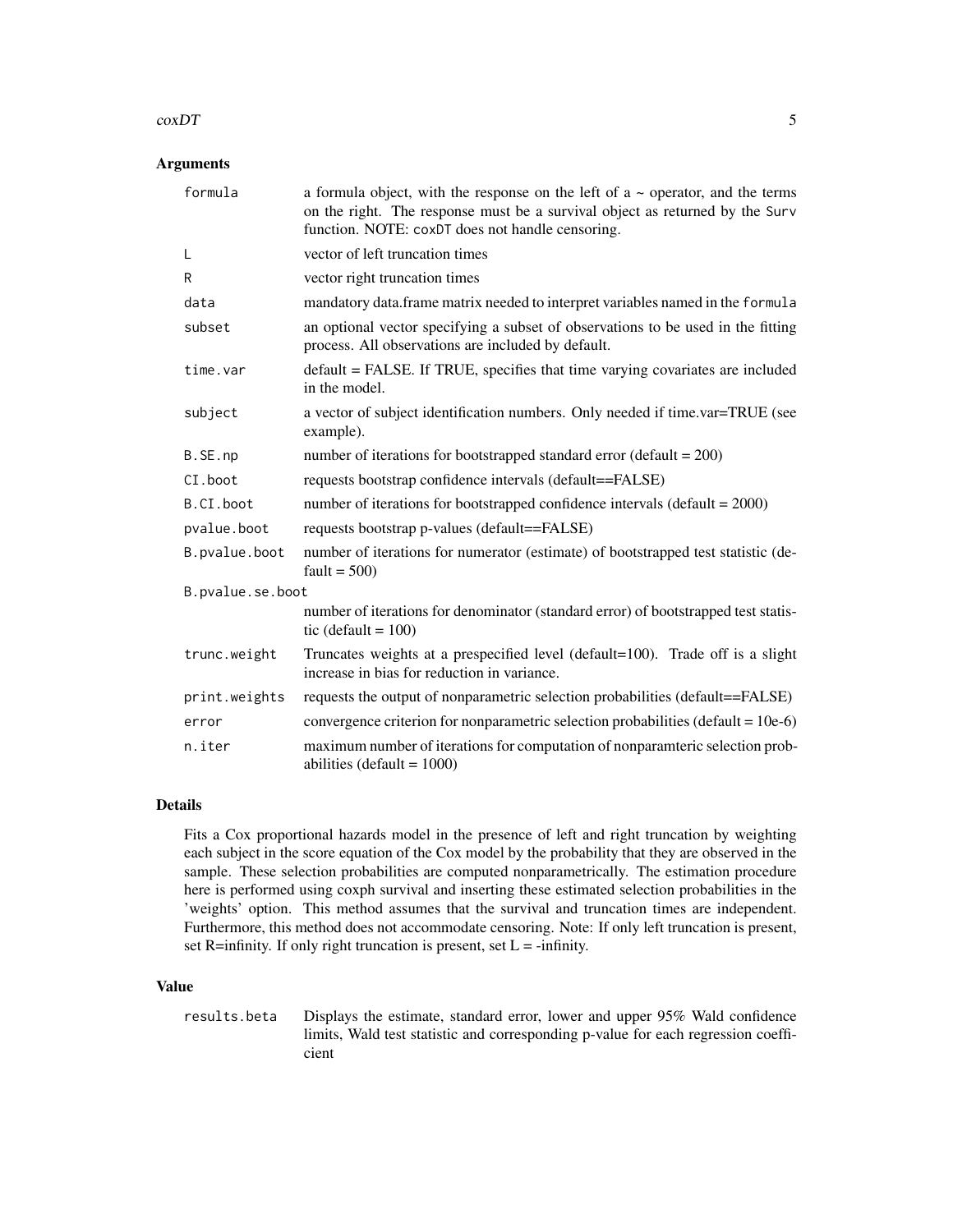| СI      | Method used for computation of confidence interval: Normal approximation<br>(default) or bootstrap |
|---------|----------------------------------------------------------------------------------------------------|
| p.value | Method used for computation of p-values: Normal approximation (default) or<br>bootstrap            |
| weights | If print weights=TRUE, displays the weights used in the Cox model                                  |

#### References

Rennert L and Xie SX (2017). Cox regression model with doubly truncated data. Biometrics. http://dx.doi.org/10.1111/biom.12809.

#### Examples

###### Example: AIDS data set ##### coxDT(Surv(Induction.time,status)~Adult,L.time,R.time,data=AIDS,B.SE.np=2)

# WARNING: To save computation time, number of bootstrap resamples for standard error set to 2. # Note: The minimum recommendation is 200, which is the default setting. ##### Including time-dependent covariates #####

# Accomodating time-dependent covariates in the model is similar to the accomodation in coxph

# The data set may look like the following:

|      |  |  | # subject start stop event treatment test. score L. time R. time |  |
|------|--|--|------------------------------------------------------------------|--|
|      |  |  | # 1 T.10 T.11 1 X.1 Z.1 L.1 R.1                                  |  |
|      |  |  | # 2 T.20 T.21 0 X.2 Z.21 L.2 R.2                                 |  |
|      |  |  | # 2 T.21 T.22 1 X.2 Z.22 L.2 R.2                                 |  |
| $\#$ |  |  |                                                                  |  |

# Here the variable 'treatment' and the trunction times 'L.time' and 'R.time' stay the same # from line to line. The variable 'test.score' will vary line to line. In this example, # subject 1 has only one recorded measurement for test.score, and therefore only has one row # of observations. Subject 2 has two recorded measurements for test score, and therefore has # two rows of observations. In this example, it is assumed that the test score for subject 2 # is fixed at Z.21 between (T.20,T.21] and fixed at Z.22 between (T.21,T.22]. Notice that # the event indicator is 0 in the first row of observations corresponding to subject 2, # since they have not yet experienced the event. The status variable changes to 1 in the # row where the event occurs.

# Note: Start time cannot preceed left truncation time and must be strictly less than stop time.

# example

| test.data <- data.frame(                                     |  |                                                |  |  |  |  |  |  |  |  |  |
|--------------------------------------------------------------|--|------------------------------------------------|--|--|--|--|--|--|--|--|--|
| list(subject.id = c(1, 2, 2, 3, 4, 4, 5, 6, 7, 8, 8, 9, 10), |  |                                                |  |  |  |  |  |  |  |  |  |
| start                                                        |  | $= c(3, 5, 7, 2, 1, 2, 6, 5, 6, 6, 7, 2, 17),$ |  |  |  |  |  |  |  |  |  |
| stop                                                         |  | $= c(4, 7, 8, 5, 2, 6, 9, 8, 7, 7, 9, 6, 21),$ |  |  |  |  |  |  |  |  |  |
| event                                                        |  | $= c(1, 0, 1, 1, 0, 1, 1, 1, 1, 0, 1, 1, 1),$  |  |  |  |  |  |  |  |  |  |
| treatment                                                    |  | $= c(0, 0, 0, 0, 0, 0, 0, 0, 1, 1, 1, 1, 1)$ , |  |  |  |  |  |  |  |  |  |
| test.score = $c(5, 6, 7, 4, 6, 9, 3, 4, 4, 7, 6, 4, 12)$ ,   |  |                                                |  |  |  |  |  |  |  |  |  |
| L.time = $c(2, 4, 4, 2, 1, 1, 4, 5, 4, 3, 3, 1, 10)$ ,       |  |                                                |  |  |  |  |  |  |  |  |  |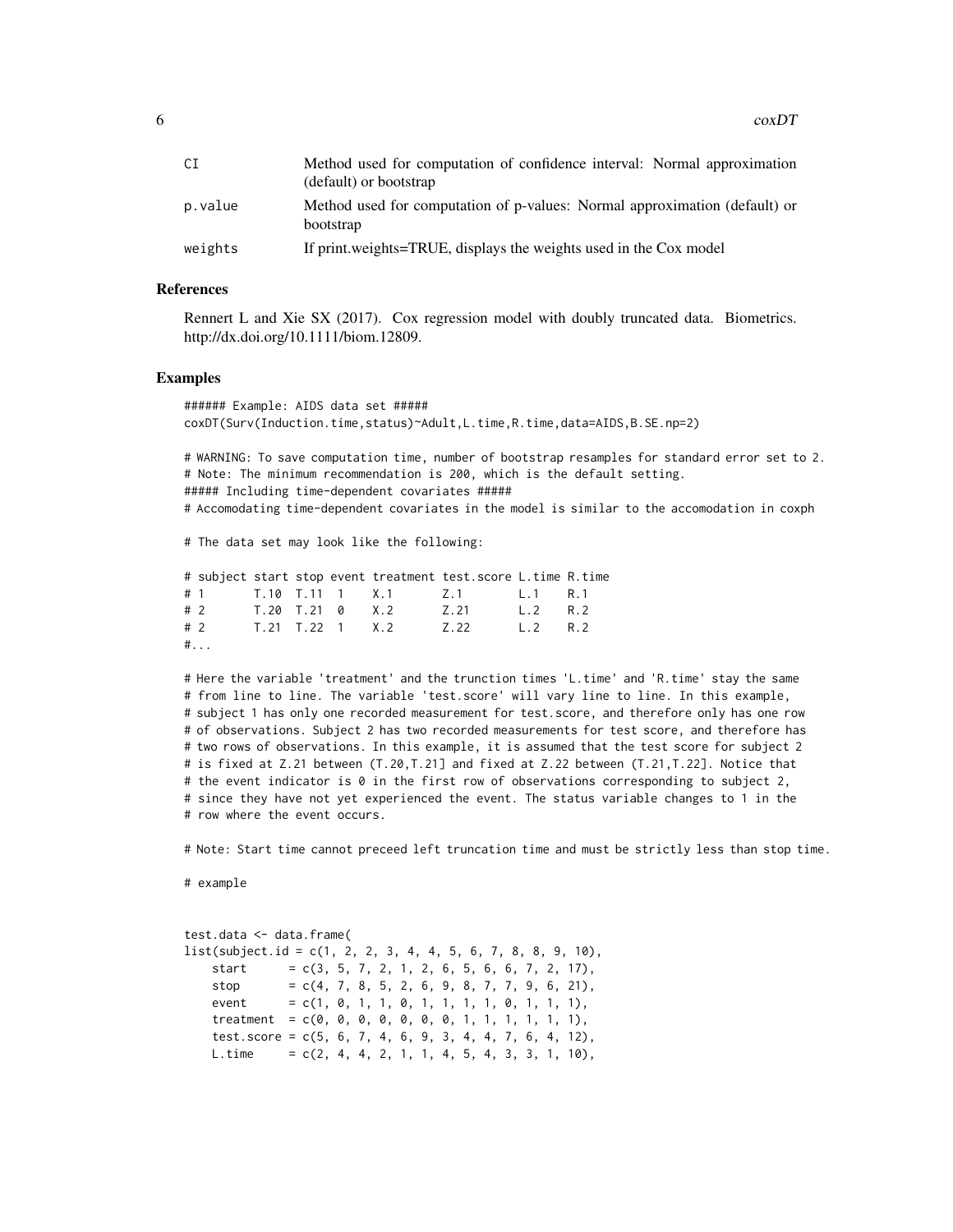#### <span id="page-6-0"></span>indeptestDT 7

R.time =  $c(6, 9, 9, 6, 7, 7, 9, 9, 8, 8, 9, 8, 24))$ 

```
coxDT(Surv(start,stop,event)~treatment+test.score,L.time,R.time,data=test.data,
time.var=TRUE,subject=subject.id,B.SE.np=2)
```
indeptestDT *Testing quasi-independence between survival and truncation times*

#### Description

This function tests for quasi-independence between the survival and truncation times. The survival and truncation times must be quasi-independent to use coxDT and cdfDT.

#### Usage

indeptestDT(y, l, r)

#### Arguments

| vector of event times            |
|----------------------------------|
| vector of left truncation times  |
| vector of right truncation times |

#### Details

Testing for quasi-independence between the survival and truncation times using the conditional Kendall's tau introduced by Martin and Betensky (2005). More details are given in their paper.

#### Value

| tau | Conditional Kendall's tau for survival time and left truncation time and survival<br>time and right truncation time                                                                                                        |
|-----|----------------------------------------------------------------------------------------------------------------------------------------------------------------------------------------------------------------------------|
| X2  | Chi-squared test statistic to test null hypothesis that survival and truncation times<br>are quasi-independent. Default degrees of freedom (DF) is 2. If left and right<br>truncation times perfectly correlated, $DF = 1$ |
| p   | p-value for null hypothesis that survival and truncation times are quasi-independent                                                                                                                                       |

#### References

Martin and Betensky (2005). Testing Quasi-Independence of Failure and Truncation Times via Conditional Kendall's Tau. JASA. 100(470):484-492.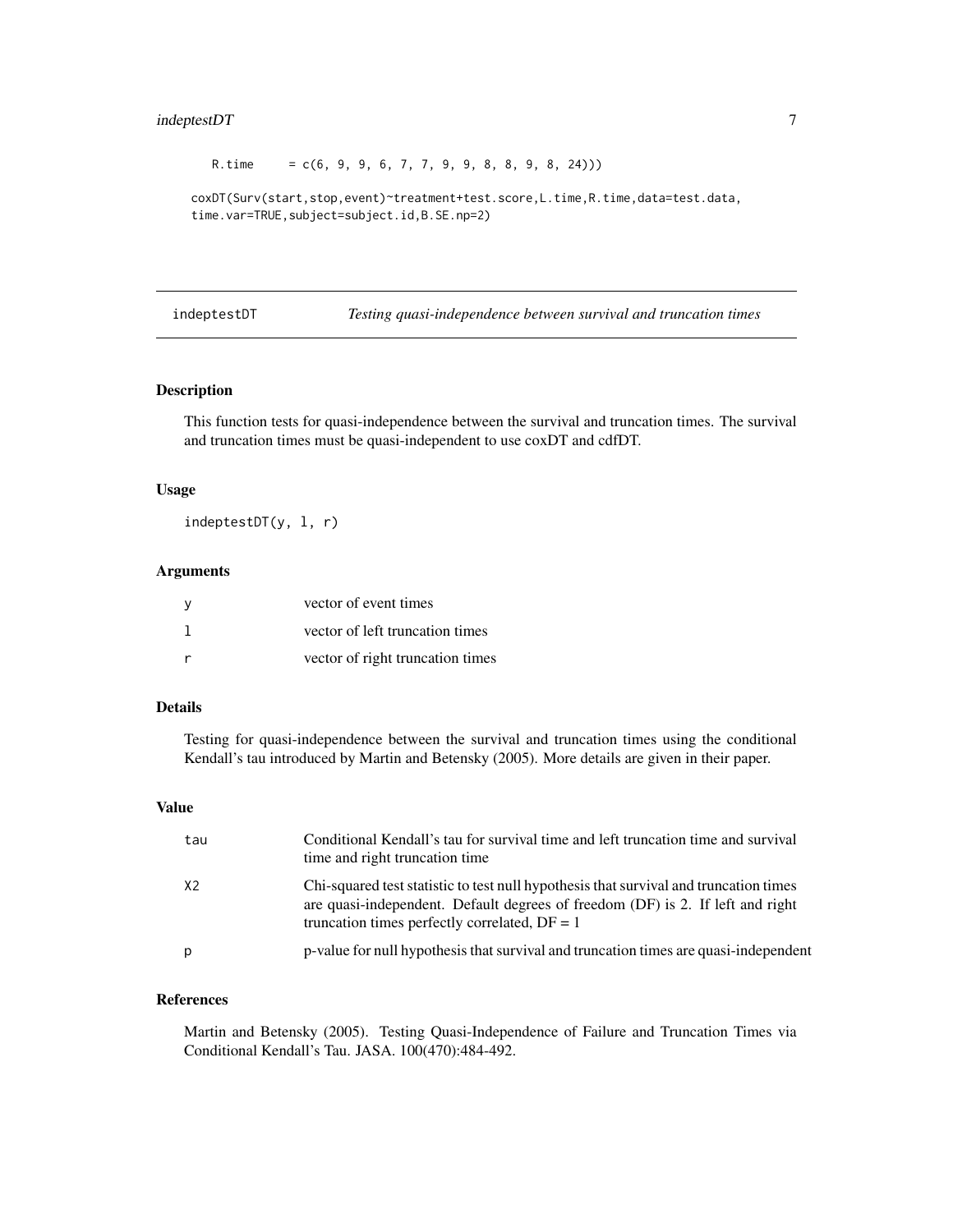#### Examples

```
# Generating independent survival and truncation times
set.seed(123)
y=rnorm(30); l=min(y)-abs(rnorm(30)); r=max(y)+abs(rnorm(30))
```
indeptestDT(y,l,r)

# Null hypothesis not rejected ==> not enough evidence to reject quasi-independence assumption